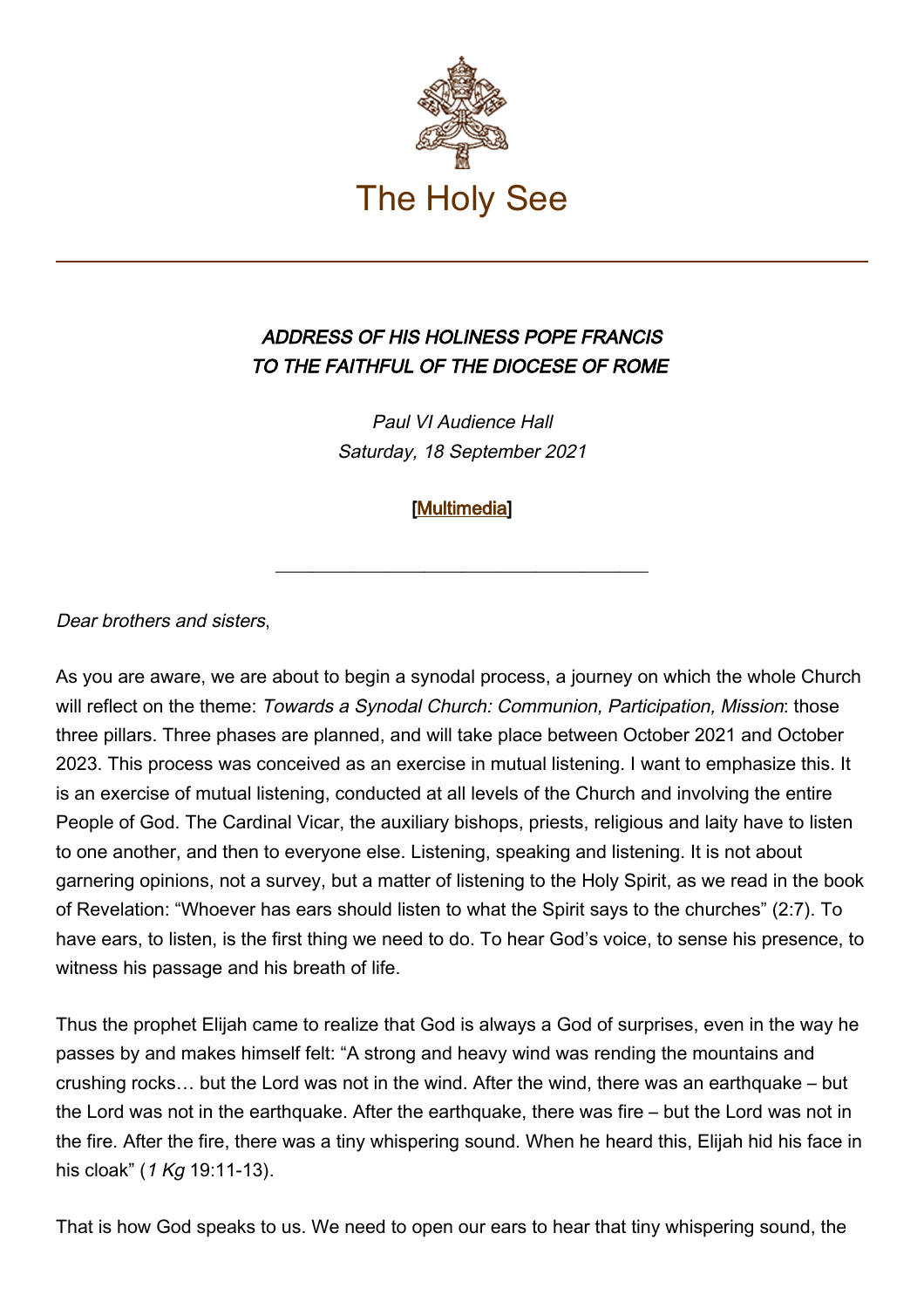gentle breeze of God, which scholars also translate as "a quiet whisper" or "a small, still voice".

The first step of the process (October 2021–April 2022) will take place in each diocese. That why I am here, as your bishop, for this moment of sharing, because it is very important that the Diocese of Rome be committed to this process. Wouldn't it look bad if the Pope's own diocese was not committed to this? Yes, it would look bad, for the Pope, but also for you!

Synodality is not a chapter in an ecclesiology textbook, much less a fad or a slogan to be bandied about in our meetings. Synodality is an expression of the Church's nature, her form, style and mission. We can talk about the Church as being "synodal", without reducing that word to yet another description or definition of the Church. I say this not as a theological opinion or even my own thinking, but based on what can be considered the first and most important "manual" of ecclesiology: the Acts of the Apostles.

The word "synod" says it all: it means "journeying together". The Book of Acts is the story of a journey that started in Jerusalem, passed through Samaria and Judea, then on to the regions of Syria, Asia Minor, Greece, ending up in Rome. A journey that reveals how God's word, and the people who heed and put their faith in that word, journey together. The word of God journeys with us. Everyone has a part to play; no one is a mere extra. This is important: everyone has a part to play. The Pope, the Cardinal Vicar and the auxiliary bishops are not more important than the others; no, all of us have a part to play and no one can be considered simply as an extra. At that time, the ministries were clearly seen as forms of service. Authority derived from listening to the voice of God and of the people, inseparably. This kept those who received it humble, serving the lowly with faith and love. Yet that story, that journey, was not merely geographical, it was also marked by a constant inner restlessness. This is essential: if Christians do not feel a deep inner restlessness, then something is missing. That inner restlessness is born of faith; it impels us to consider what it is best to do, what needs to be preserved or changed. History teaches us that it is not good for the Church to stand still (cf. *[Evangelii Gaudium](https://www.vatican.va/content/francesco/en/apost_exhortations/documents/papa-francesco_esortazione-ap_20131124_evangelii-gaudium.html#I.%E2%80%82A_Church_which_goes_forth)*, 23). Movement is the fruit of docility to the Holy Spirit, who directs this history, in which all have a part to play, in which all are restless, never standing still.

Peter and Paul were not just two individuals with their own personalities. They represent two visions within much broader horizons. They were capable of reassessing things in the light of events, witnesses of an impulse that led them to stop and think – that is another expression we should remember: to stop and think. An impulse that drove them to be daring, to question, to change their minds, to make mistakes and learn from those mistakes, but above all to hope in spite of every difficulty. They were disciples of the Holy Spirit, who showed them the geography of salvation, opening doors and windows, breaking down walls, shattering chains and opening frontiers. This may mean setting out, changing course, leaving behind certain ideas that hold us back and prevent us from setting out and walking together.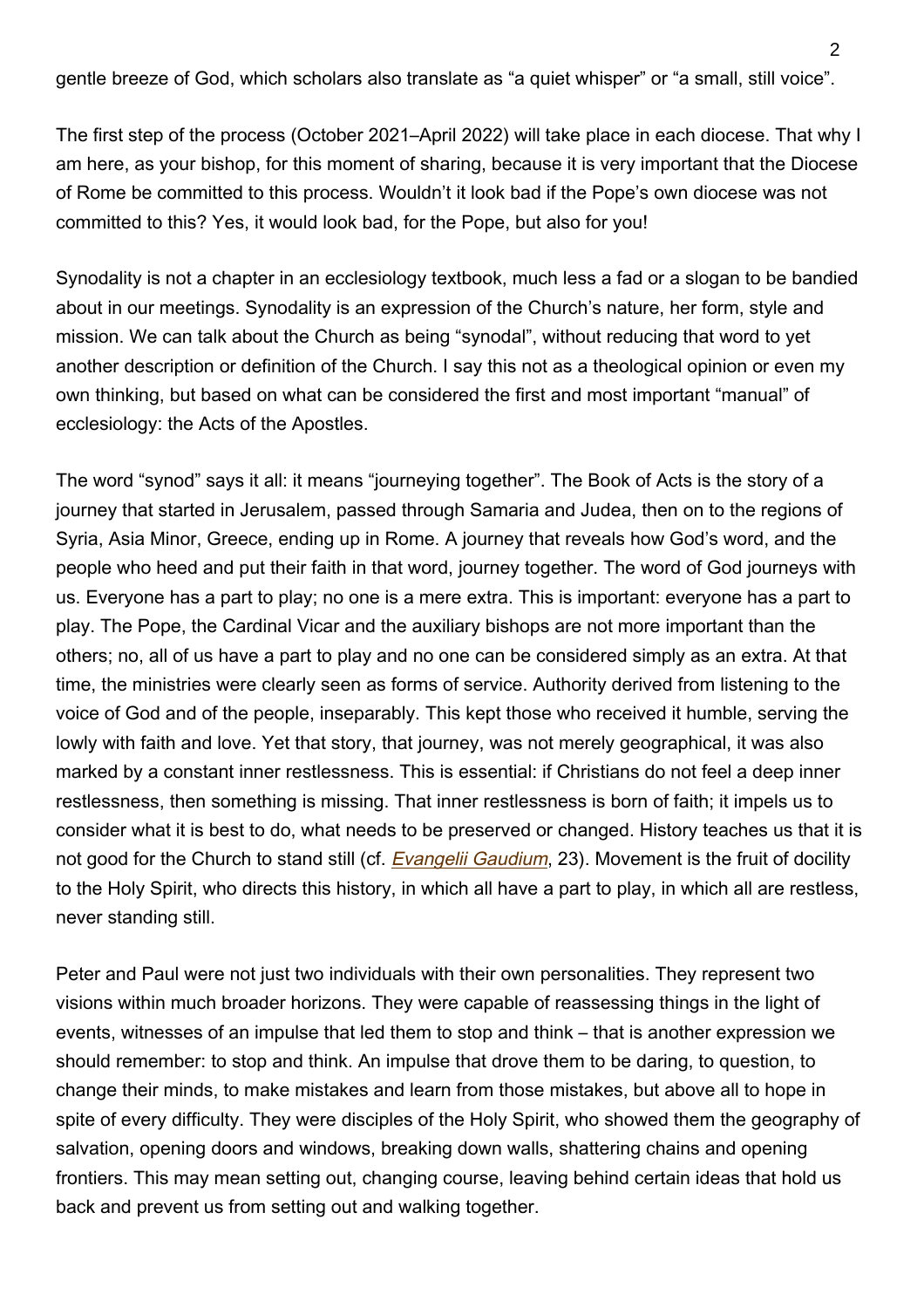We can see the Spirit driving Peter to go to the house of Cornelius, the pagan centurion, despite his qualms. Remember: Peter had had a disturbing vision in which he was told to eat things he considered impure. He was troubled, despite the assurance that what God has made clean should no longer be considered impure. While he was trying to grasp the significance of this vision, some men sent by Cornelius arrived. Cornelius too had received a vision and a message. He was a pious Roman official, sympathetic to Judaism, but not enough to be fully Jewish or Christian; he would not have made it past a religious "customs office". Cornelius was a pagan, yet he was told that his prayers were heard by God and that he should send and ask Peter to come to his house. At this point, with Peter and his doubts, and Cornelius uncertain and confused, the Spirit overcomes Peter's resistance and opens a new chapter of missionary history. That is how the Spirit works. In the meeting between those two men, we hear one of the most beautiful phrases of Christianity. Cornelius meets Peter and falls at his feet, but Peter, picking him up, tells him: "Get up. I too am a man" (Acts 10:26). All of us can say the same thing: "I am a man, I am a woman; we are all human". This is something we should all say, bishops too, all of us: "Get up. I too am a man".

The text also says that Peter conversed with Cornelius (cf. v. 27). Christianity should always be human and accessible, reconciling differences and distances, turning them into familiarity and proximity. One of the ills of the Church, indeed a perversion, is the clericalism that detaches priests and bishops from people, making them officials, not pastors. Saint Paul VI liked to quote the words of Terence: "I am a man: I regard nothing human as foreign to me". The encounter between Peter and Cornelius resolved a problem; it helped bring about the decision to preach directly to the pagans, in the conviction that – as Peter put it – "God shows no partiality" (Acts 10:34). There can be no discrimination in the name of God. Discrimination is a sin among us too, whenever we start to say: "We are the pure, we are the elect, we belong to this movement that knows everything, we are..." No! We are the Church, all of us together.

You see, we cannot understand what it means to be "catholic" without thinking of this large, open and welcoming expanse. Being Church is a path to enter into this broad embrace of God. To return to the Acts of the Apostles, we see the emerging problem of how to organize the growing number of Christians, and particularly how to provide for the needs of the poor. Some were saying that their widows were being neglected. The solution was found by assembling the disciples and determining together that seven men would be appointed full time for *diakonia*, to serve the tables (Acts 6:1-7). In this way, though service, the Church advanced, journeyed together, was "synodal", accompanied by discernment, amid the felt needs and realities of life and in the power of the Spirit. The Spirit is always the great "protagonist" of the Church's life.

There was also the clash of differing visions and expectations. We need not be afraid when the same thing happens today. Would that we could argue like that! Arguments are a sign of docility and openness to the Spirit. Serious conflicts can also take place, as was the case with the issue of circumcision for pagan converts, which was settled with the deliberation of the so-called Council of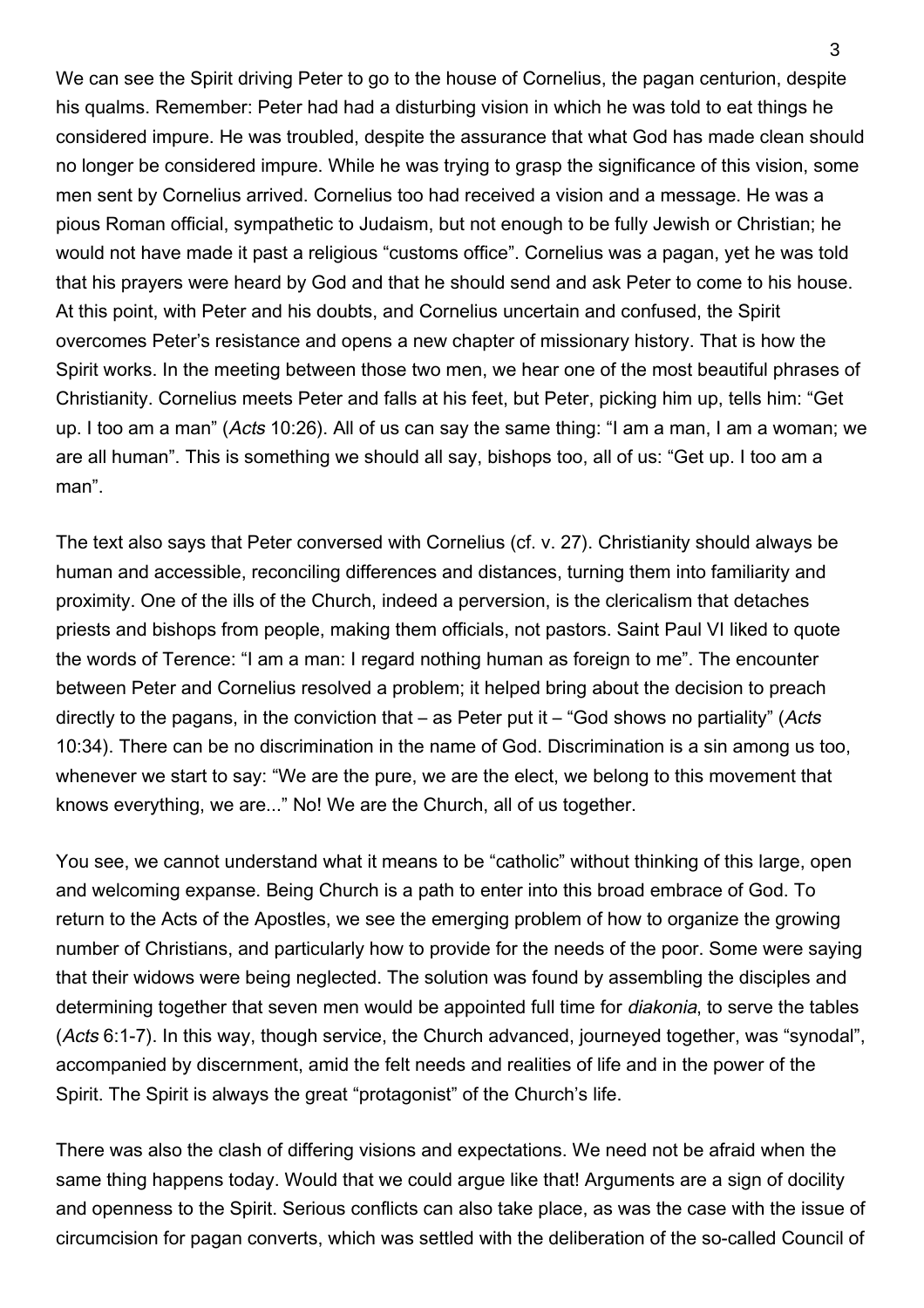Jerusalem, the first Council. Today too, there can be a rigid way of looking at things, one that restricts God's makrothymía, his patient, profound, broad and farsighted way of seeing things. God sees into the distance; God is not in a hurry. Rigidity is another perversion, a sin against the patience of God, a sin against God's sovereignty. Today too.

So it was back then. Some converts from Judaism, in their self-absorption, maintained that there could be no salvation without submission to the Law of Moses. In this way, they opposed Paul, who proclaimed salvation directly in the name of Jesus. This opposition would have compromised the reception of the new pagan converts. Paul and Barnabas were sent to Jerusalem, to the Apostles and the elders. It was not easy: in discussing this problem, the arguments appeared irreconcilable; they debated at length. It was a matter of recognizing God's freedom of action, that no obstacles could prevent him from touching the hearts of people of any moral or religious background. The situation was resolved when they accepted the evidence that "God, who knows the heart" – as a good "cardiologist" – was on the side of the pagans being admitted to salvation, since he "gave them the Holy Spirit just as he did to us" (Acts 15:8). In this way, respect was shown for the sensibilities of all and excesses were tempered. They learned from Peter's experience with Cornelius. Indeed, the final "document" presents the Spirit as the protagonist in the process of decision-making and reflects the wisdom that he is always capable of inspiring: "It seemed good to the Holy Spirit and to us not to place on you any burden beyond these necessary things" (Acts 15:28).

"… and to us". In this Synod, we want to get to the point where we can say, "it seemed good to the Holy Spirit and to us", for, guided by the Holy Spirit, you will be in constant dialogue among yourselves, but also in dialogue with the Holy Spirit. Remember those words: "It seemed good to the Holy Spirit and to us not to place on you any burden…" "It seemed good to the Holy Spirit and to us". That is how you should try to discuss things at every stage of this synodal process. Without the Holy Spirit, this will be a kind of diocesan parliament, but not a Synod. We are not holding a diocesan parliament, examining this or that question, but making a journey of listening to one another and to the Holy Spirit, discussing yes, but discussing with the Holy Spirit, which is a way of praying.

"To the Holy Spirit and to us". Still, it is always tempting to do things on our own, in an "ecclesiology of substitution", which can take many forms. As if, once ascended to heaven, the Lord had left a void needing to be filled, and we ourselves have to fill it. No, the Lord has left us the Spirit! Jesus' words are very clear: "I will pray to the Father and he will give you another Paraclete, to stay with you forever... I will not leave you orphans" (*Jn* 14:16.18). In fulfilment of this promise[,](https://www.vatican.va/archive/hist_councils/ii_vatican_council/documents/vat-ii_const_19641121_lumen-gentium_en.html) the Church is a sacrament, as we read in *Lumen Gentium*, 1: "The Church, in Christ, is like a sacrament – a sign and instrument of communion with God and of the unity of the whole human race". That sentence, which echoes the testimony of the Council of Jerusalem, contradicts those who would take God's place, presuming to shape the Church on the basis of their own cultural and historical convictions, forcing it to set up armed borders, toll booths, forms of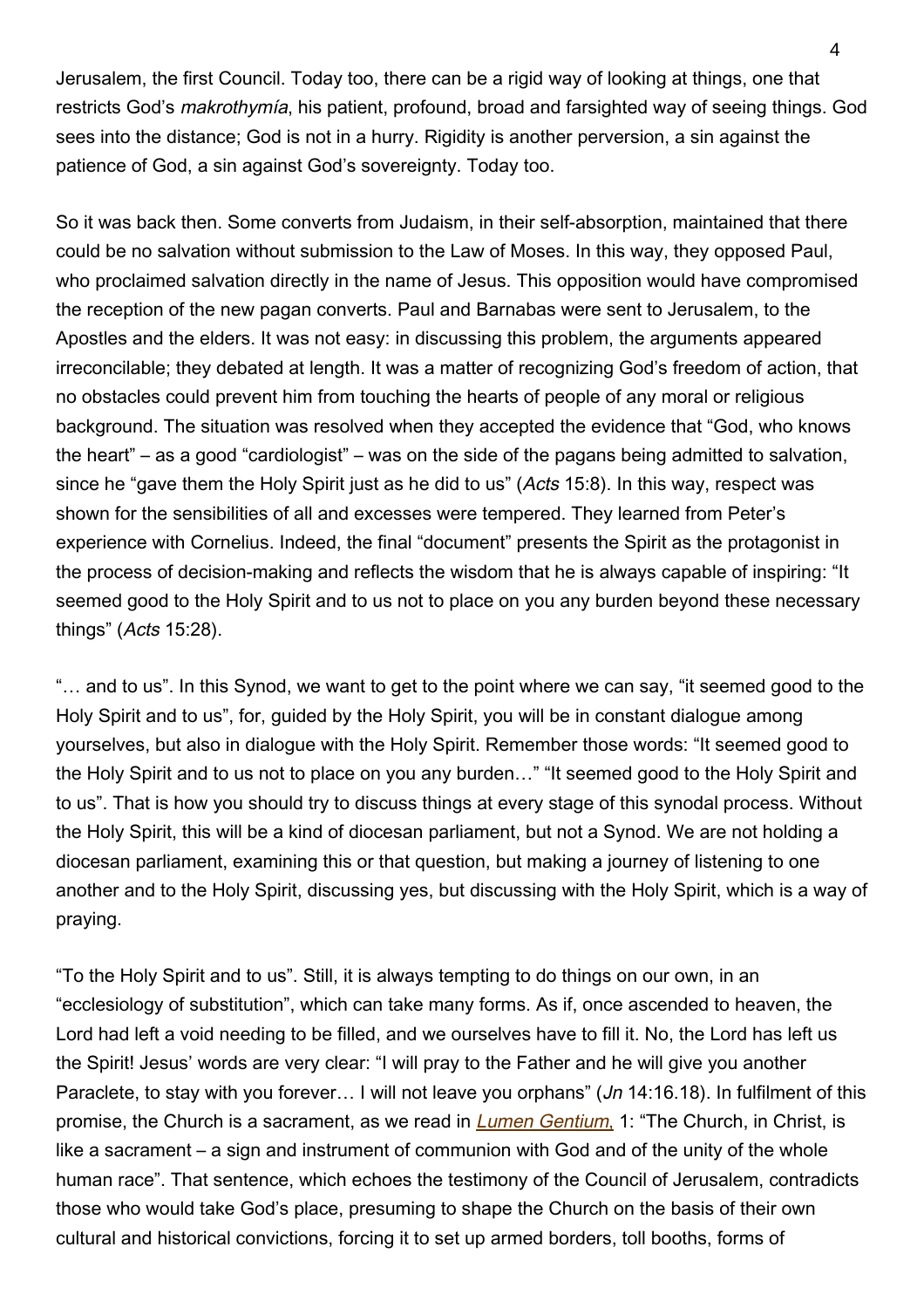spirituality that blaspheme the gratuitousness of God's involvement in our lives. When the Church is a witness, in word and deed, of God's unconditional love, of his welcoming embrace, she authentically expresses her catholicity. And she is impelled, from within and without, to be present in every time and place. That impulse and ability are the Spirit's gift: "You will receive power when the Holy Spirit comes upon you, and you will be my witnesses in Jerusalem, throughout Judea and Samaria, and to the ends of the earth" (Acts 1:8). To receive the power of the Holy Spirit to become witnesses: this is our path as Church, and we will be Church if we take this path.

Being a synodal Church means being a Church that is the sacrament of Christ's promise that the Spirit will always be with us. We show this by growing in our relationship with the Spirit and the world to come. There will always be disagreements, thank God, but solutions have to be sought by listening to God and to the ways he speaks in in our midst. By praying and opening our eyes to everything around us; by practicing a life of fidelity to the Gospel; by seeking answers in God's revelation through a pilgrim hermeneutic capable of persevering in the journey begun in the Acts of the Apostles. This is important: the way to understand and interpret is through a pilgrim hermeneutic, one that is always journeying. The journey that began after the Council? No. The journey that began with the first Apostles and has continued ever since. Once the Church stops, she is no longer Church, but a lovely pious association, for she keeps the Holy Spirit in a cage. A pilgrim hermeneutic capable of persevering in the journey begun in the Acts of the Apostles. Otherwise, the Holy Spirit would be demeaned. Gustav Mahler – as I have said on other occasions – once stated that fidelity to tradition does not consist in worshiping ashes but in keeping a fire burning. As you begin this synodal journey, I ask you: what are you more inclined to do: guard the ashes of the Church, in other words, your association or group, or keep the fire burning? Are you more inclined to worship what you cherish, and which keep you self-enclosed – "I belong to Peter, I belong to Paul, I belong to this association, you to that one, I am a priest, I am a bishop…" – or do you feel called to keep the fire of the Spirit burning? Mahler was a great composer, but those words showed that he was also a teacher of wisdom. *[Dei Verbum](https://www.vatican.va/archive/hist_councils/ii_vatican_council/documents/vat-ii_const_19651118_dei-verbum_en.html)* (no. 8), citing the Letter to the Hebrews, tells us that "God, who spoke in partial and various ways to our fathers (Heb 1:1), uninterruptedly converses with the bride of his beloved Son". Saint Vincent of Lérins aptly compared human growth to the development of the Church's Tradition, which is passed on from one generation to the next. He tells us that "the deposit of faith" cannot be preserved without making it advance in such a way as "to be consolidated by years, enlarged by time, refined by age" (Commonitorium primum, 23: ut annis consolidetur, dilatetur tempore, sublimetur aetate). This is how our own journey should be. For reality, including theology, is like water; unless it keeps flowing, it becomes stagnant and putrefies. A stagnant Church starts to decay.

You see, then, how our Tradition is like a mass of leavened dough; we can see it growing and in that growth is communion: journeying together brings about true communion. Here too, the Acts of the Apostles can help us by showing us that communion does not suppress differences. It is the wonder of Pentecost, where different languages are not obstacles; by the working of the Holy Spirit, "each one heard them speaking in his own language" (Acts 2:8). Feeling at home, different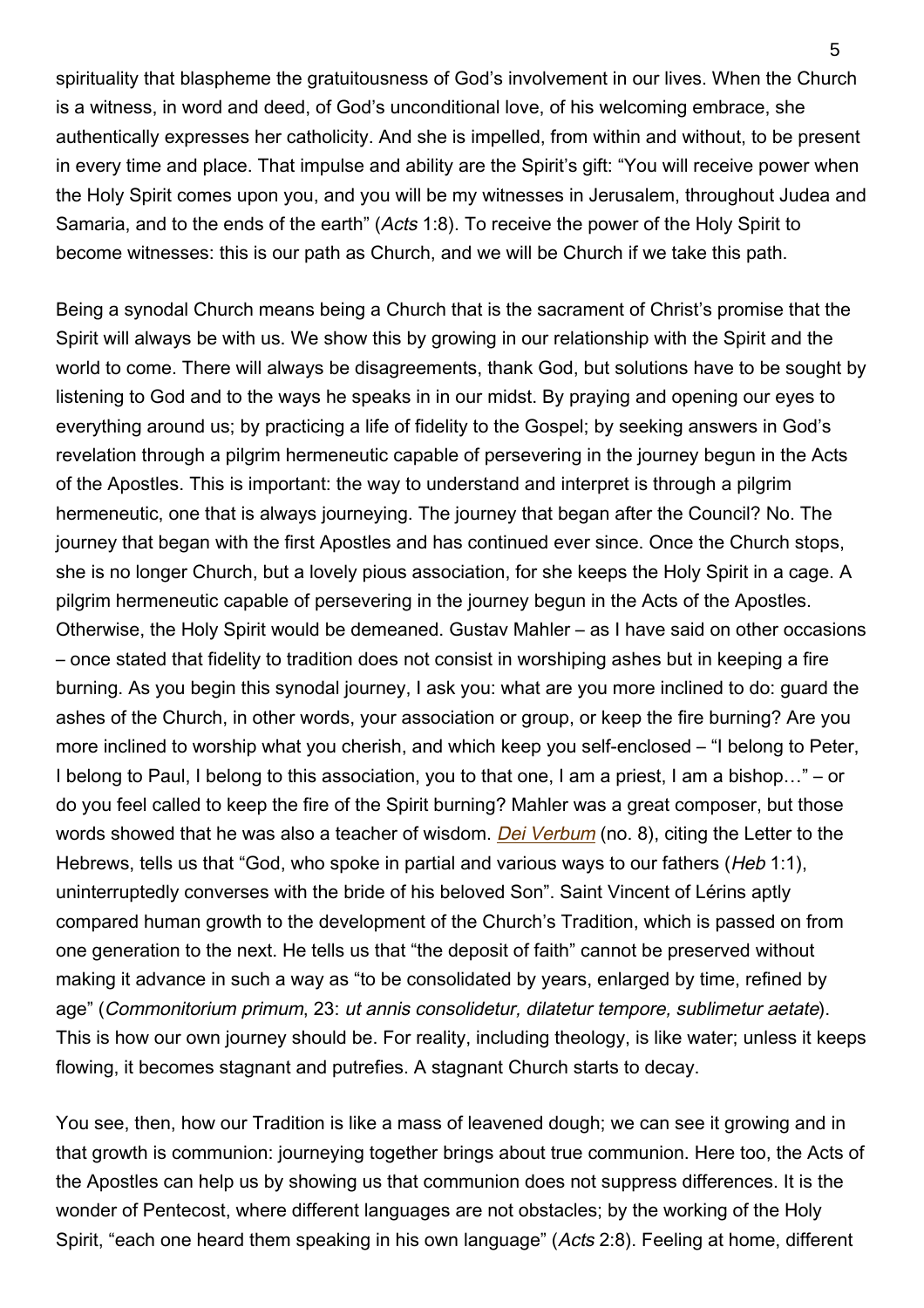but together on the same journey. [Pardon me for speaking so long, but the Synod is a serious matter, and so I have felt free to speak at length...]

To return to the synodal process, the diocesan phase is very important, since it involves listening to all the baptized, the subject of the infallible sensus fidei in credendo. There is a certain resistance to moving beyond the image of a Church rigidly divided into leaders and followers, those who teach and those who are taught; we forget that God likes to overturn things: as Mary said, "he has thrown down the rulers from their thrones but lifted up the lowly" (Lk 1:52). Journeying together tends to be more horizontal than vertical; a synodal Church clears the horizon where Christ, our sun, rises, while erecting monuments to hierarchy covers it. Shepherds walk with their people: we shepherds walk with our people, at times in front, at times in the middle, at times behind. A good shepherd should move that way: in front to lead, in the middle to encourage and preserve the smell of the flock, and behind, since the people too have their own "sense of smell". They have a nose for finding new paths for the journey, or for finding the road when the way is lost. I want to emphasize this, also for the bishops and priests of the diocese. In this synodal process, they should ask: "Am I capable of walking, of moving, in front, in between and behind, or do I remain seated in my chair, with mitre and crozier?" Shepherds in the midst of the flock, yet remaining shepherds, not the flock. The flock knows we are shepherds, the flock knows the difference. In front to show the way, in the middle to sense how people feel, behind to help the stragglers, letting the people sniff out where the best pastures are found.

The sensus fidei gives everyone a share in the dignity of the prophetic office of Christ (cf. *[Lumen](https://www.vatican.va/archive/hist_councils/ii_vatican_council/documents/vat-ii_const_19641121_lumen-gentium_it.html)* [Gentium](https://www.vatican.va/archive/hist_councils/ii_vatican_council/documents/vat-ii_const_19641121_lumen-gentium_it.html), 34-35), so that they can discern the paths of the Gospel in the present time. It is the "sense of smell" proper to the sheep, but let us be careful: in the history of salvation, we are all sheep with regard to the Shepherd who is the Lord. The image (of sheep) helps us understand the two dimensions that contribute to this "sense of smell". One is individual and the other communitarian: we are sheep, yet we are also members of the flock, which in this case means the Church. These days, in the Office of Readings, we are reading from Augustine's sermon on pastors, where he tells us, "with you I am a sheep; for you I am a shepherd". These two aspects, individual and ecclesial, are inseparable: there can be no sensus fidei without sharing in the life of the Church, which is more than mere Catholic activism; it must above all be that "sense" that is nourished by the "mind of Christ" (Phil 2:5).

The exercise of the *sensus fidei* cannot be reduced to the communication and comparison of our own opinions on this or that issue, or a single aspect of the Church's teaching or discipline. No, those are instruments, verbalizations, dogmatic or disciplinary statements. The idea of distinguishing between majorities and minorities must not prevail: that is what parliaments do. How many times have those who were "rejected" become "the cornerstone" (cf. Ps 118:22: Mt 21:42). while those who were "far away" have drawn "near" (*Eph* 2:13). The marginalized, the poor, the hopeless were chosen to be a sacrament of Christ (cf. Mt 25:31-46). The Church is like that. And whenever some groups wanted to stand out more, those groups always ended badly, even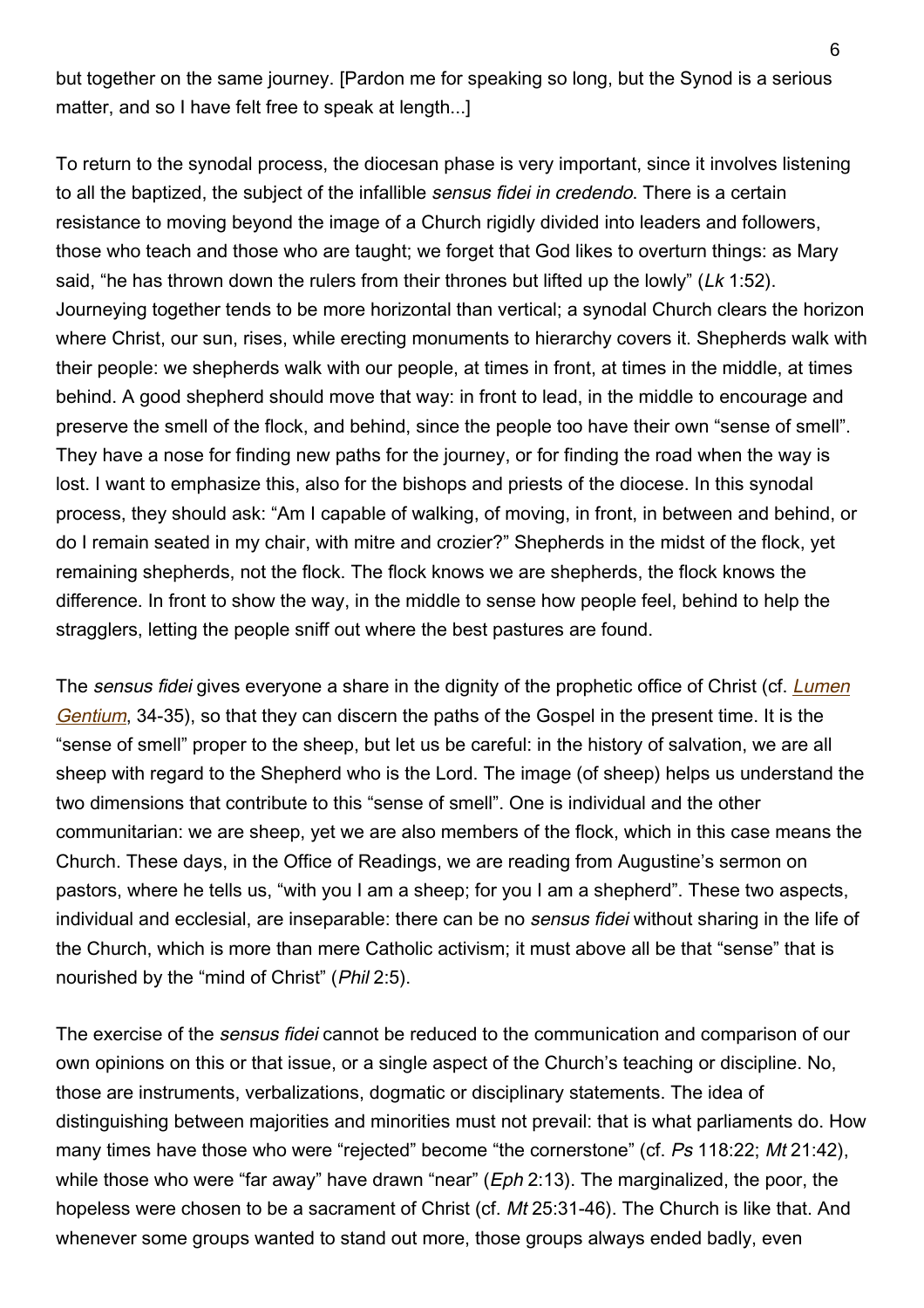denying salvation, in heresies. We can think of the heresies that claimed to lead the Church forward, like Pelagianism, and then Jansenism. Every heresy ended badly. Gnosticism and Pelagianism are constant temptations for the Church. We are so rightly concerned for the dignity of our liturgical celebrations, but we can easily end up simply becoming complacent. Saint John Chrysostom warns us: "Do you want to honour the body of Christ? Do not allow it to be despised in its members, that is, in the poor who lack clothes to cover themselves. Do not honour him here in the church with rich fabrics while outside you neglect him when he is suffering from cold and naked. The one who said, "this is my body", confirming the fact with his word, also said, "you saw me hungry and you did not feed me" and, "whenever you failed to do these things to one of the least of these, you failed to do it to me" (Homilies on the Gospel of Matthew, 50, 3). You may say to me: "Father, what do you mean? Are the poor, the beggars, young drug addicts, all those people that society discards, part of the Synod too?"

Yes, dear friends. It is not me who is saying this, but the Lord. They too are part of the Church, and you will not properly celebrate the Synod unless you somehow make them part of it (in a way to be determined), or spend time with them, not only listening to what they have to say, but also feeling what they feel, listening to them even if they may insult you. The Synod is for everyone, and it is meant to include everyone. The Synod is also about discussing our problems, the problems I have as your Bishop, the problems that the auxiliary Bishops have, the problems that priests and laity have, the problems that groups and associations have. So many problems! Yet unless we include the "problem people" of society, those left out, we will never be able to deal with our own problems. This is important: that we let our own problems come out in the dialogue, without trying to hide them or justify them. Do not be afraid!

We should feel ourselves part of one great people which has received God's promises. Those promises speak of a future in which all are invited to partake of the banquet God has prepared for every people (cf. Is 25:6). Here I would note that even the notion "People of God" can be interpreted in a rigid and divisive way, in terms of exclusivity and privilege; that was the case with the notion of divine "election", which the prophets had to correct, showing how it should rightly be understood. Being God's people is not a privilege but a gift that we receive, not for ourselves but for everyone. The gift we receive is meant to be given in turn. That is what vocation is: a gift we receive for others, for everyone. A gift that is also a responsibility. The responsibility of witnessing by our deeds, not just our words, to God's wonderful works, which, once known, help people to acknowledge his existence and to receive his salvation. Election is a gift. The question is this: if I am a Christian, if I believe in Christ, how do I give that gift to others? God's universal saving will is offered to history, to all humanity, through the incarnation of his Son, so that all men and women can become his children, brothers and sisters among themselves, thanks to the mediation of the Church. That is how universal reconciliation is accomplished between God and humanity, that unity of the whole human family, of which the Church is a sign and instrument (cf. *[Lumen Gentium](https://www.vatican.va/archive/hist_councils/ii_vatican_council/documents/vat-ii_const_19641121_lumen-gentium_en.html)*, 1). In the period prior to the Second Vatican Council, thanks to the study of the Fathers of the Church, there was a renewed realization that the people of God is directed towards the coming of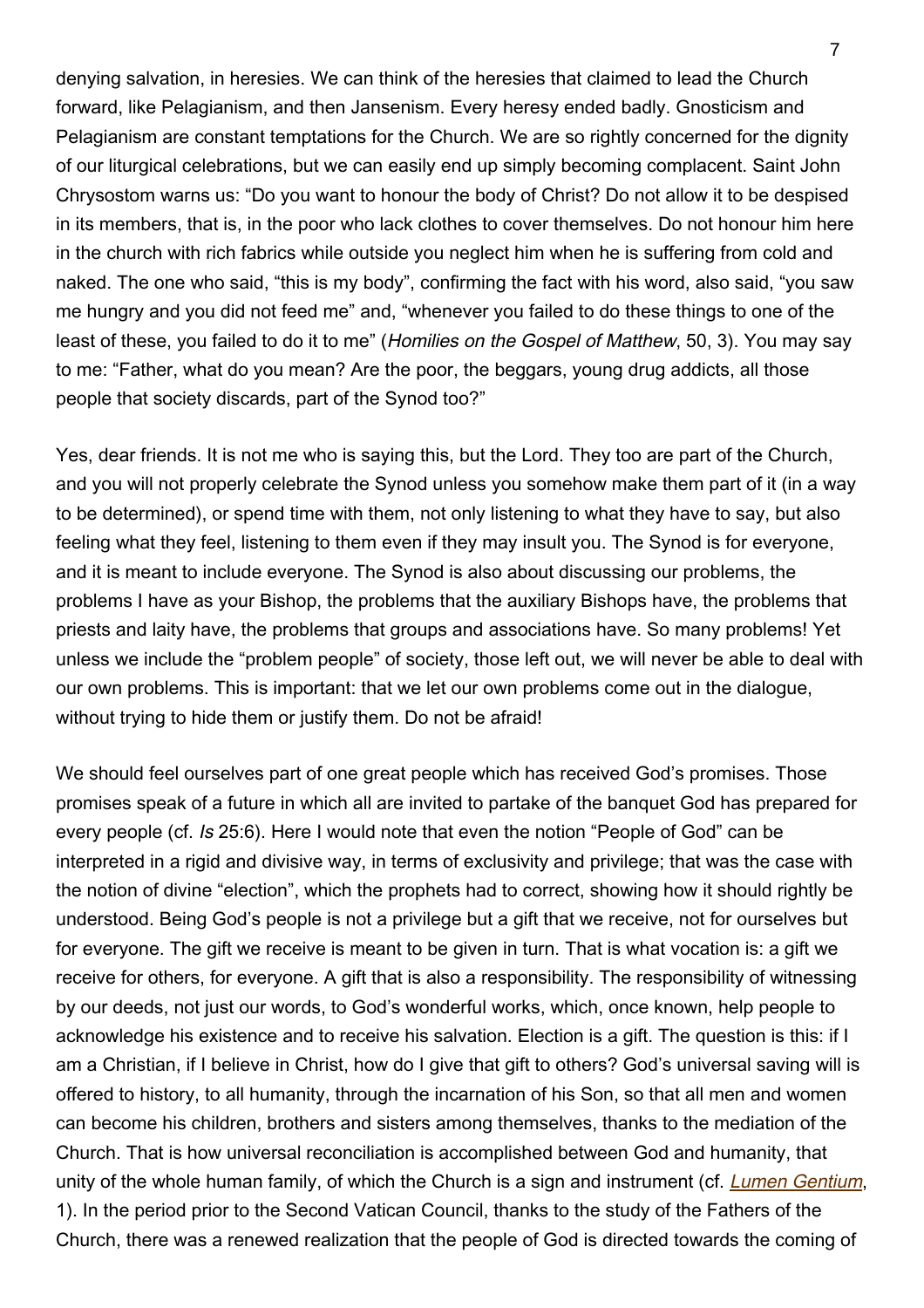the Kingdom, towards the unity of the human family created and loved by God. The Church, as we know and experience her in the apostolic succession, should be conscious of her relationship to this universal divine election and carry out her mission in its light. In that same spirit, I wrote my encyclical Fratelli Tutti. As Saint Paul VI said, the Church is a teacher of humanity, and today she aims at becoming a school of fraternity.

Why do I say these things? Because in the synodal process, our listening must take into account the sensus fidei, but it must not neglect all those "intuitions" found where we would least expect them, "freewheeling", but no less important for that reason. The Holy Spirit in his freedom knows no boundaries or tests of admission. If the parish is to be a home to everyone in the neighbourhood, and not a kind of exclusive club, please, let's keep the doors and windows open. Don't limit yourself to those who come to church or think as you do – they may be no more than 3, 4 or 5 percent. Let everyone come in… Go out and meet them, let them question you, let their questions become your questions. Journey together: the Spirit will lead you; trust in the Spirit. Do not be afraid to engage in dialogue and even to be taken aback by what you hear, for this is the dialogue of salvation.

Don't be disheartened; be prepared for surprises. In the book of Numbers (22:8ff.) we hear of a donkey who became a prophet of God. The Hebrews were about to end the long journey that led them to the promised land. Their passage through his territory frightened Balak, the king of Moab, who told Balaam, a seer, to stop them, in hopes of avoiding a war. Balaam, who was in his own way a believer, asked God what to do. God told him not to go along with the king, but since the king insisted, Balaam set out on a donkey to do as the king said. The donkey, however, turned aside from the road because it saw an angel with an unsheathed sword, representing the opposition of God. Balaam tugged at the reins and beat the donkey, but could not get it to return to the road. Finally, the donkey opened his mouth and spoke, the beginning of a dialogue that would open the seer's eyes and turn his mission of cursing and death into a mission of blessing and life.

This story teaches us to trust that the Spirit will always make his voice heard. Even a donkey can become the voice of God, can open our eyes and change our course when we go astray. If a donkey can do that, how much more can a baptized person, a priest, a bishop, a Pope do it? We need but rely on the Holy Spirit, who uses all of creation to speak to us: he only asks us to clean out our ears, to hear better.

I came here to encourage you to take this synodal process seriously and to tell you that the Holy Spirit needs you. It is true: the Holy Spirit needs us. Listen to him by listening to each other. Leave no one behind or excluded. It will be good for the Diocese of Rome and for the whole Church, which is not strengthened simply by reforming structures (that is the great illusion!) or by giving instructions, offering retreats and conferences, by issuing guidelines and programmes. All those things are good, but as part of something else, namely our rediscovery that we are a people meant to walk together, with one another and with all humanity. A people that, here in Rome, embraces a